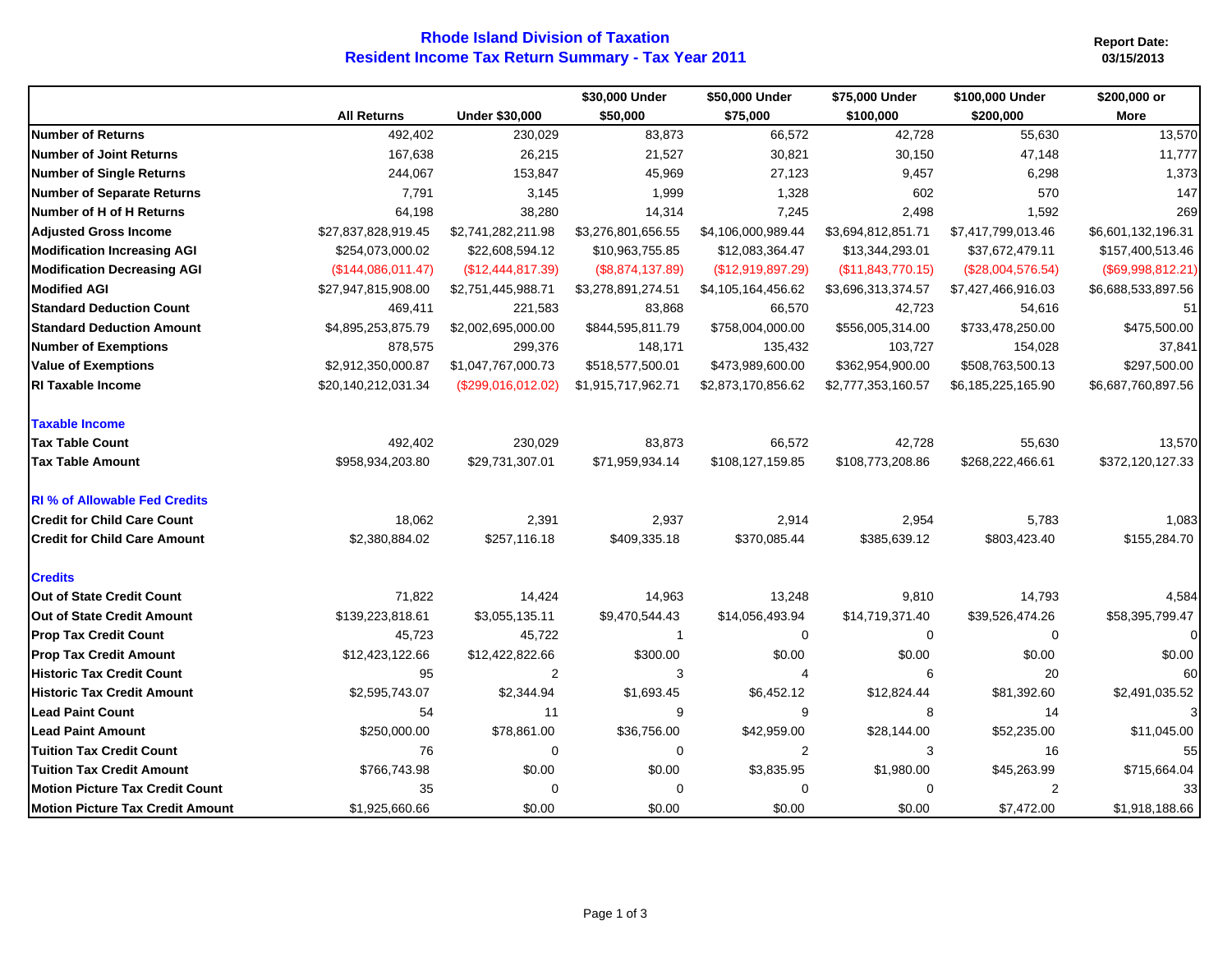## **Rhode Island Division of Taxation Resident Income Tax Return Summary - Tax Year 2011**

**Report Date: 03/15/2013**

|                                         | <b>All Returns</b> | <b>Under \$30,000</b> | \$30,000 Under<br>\$50,000 | \$50,000 Under<br>\$75,000 | \$75,000 Under<br>\$100,000 | \$100,000 Under<br>\$200,000 | \$200,000 or<br><b>More</b> |
|-----------------------------------------|--------------------|-----------------------|----------------------------|----------------------------|-----------------------------|------------------------------|-----------------------------|
|                                         |                    |                       |                            |                            |                             |                              |                             |
| <b>Earned Income Credit</b>             |                    |                       |                            |                            |                             |                              |                             |
| <b>Earned Income Credit Count</b>       | 76,431             | 64,441                | 11,990                     | 0                          | $\mathbf 0$                 | $\Omega$                     | $\Omega$                    |
| <b>Earned Income Credit Amount</b>      | \$9,380,267.58     | \$7,241,865.55        | \$2,138,402.03             | \$0.00                     | \$0.00                      | \$0.00                       | \$0.00                      |
| <b>Refundable EIC Count</b>             | 66,055             | 60,604                | 5,451                      | $\mathbf 0$                | 0                           | 0                            | $\Omega$                    |
| <b>Refundable EIC Amount</b>            | \$5,620,820.98     | \$5,345,842.75        | \$274,978.23               | \$0.00                     | \$0.00                      | \$0.00                       | \$0.00                      |
| <b>Checkoff Contributions</b>           |                    |                       |                            |                            |                             |                              |                             |
| <b>Drug Program Count</b>               | 946                | 284                   | 168                        | 160                        | 123                         | 181                          | 30                          |
| <b>Drug Program Amount</b>              | \$3,890.01         | \$1,041.00            | \$540.01                   | \$518.00                   | \$591.00                    | \$847.00                     | \$353.00                    |
| <b>Olympic Contribution Count</b>       | 987                | 228                   | 182                        | 177                        | 111                         | 227                          | 62                          |
| <b>Olympic Contribution Amount</b>      | \$1,411.00         | \$260.00              | \$219.00                   | \$235.00                   | \$179.00                    | \$402.00                     | \$116.00                    |
| <b>RI Organ Transplant Count</b>        | 1,659              | 424                   | 309                        | 293                        | 220                         | 358                          | 55                          |
| <b>RI Organ Transplant Amount</b>       | \$8,752.51         | \$1,887.00            | \$1,073.01                 | \$1,267.50                 | \$1,055.00                  | \$2,351.00                   | \$1,119.00                  |
| <b>RI Council on the Arts Count</b>     | 1,345              | 399                   | 235                        | 235                        | 175                         | 260                          | 41                          |
| <b>RI Council on the Arts Amount</b>    | \$7,950.00         | \$2,110.00            | \$933.00                   | \$1,361.00                 | \$916.00                    | \$1,877.00                   | \$753.00                    |
| <b>Nongame Wildlife Fund Count</b>      | 1,379              | 388                   | 252                        | 254                        | 176                         | 269                          | 40                          |
| <b>Nongame Wildlife Fund Amount</b>     | \$6,857.01         | \$1,599.00            | \$830.01                   | \$1,391.00                 | \$859.00                    | \$1,643.00                   | \$535.00                    |
| <b>Child Disease Victims Fund Count</b> | 1,827              | 583                   | 329                        | 314                        | 225                         | 329                          | 47                          |
| <b>Child Disease Victims Fund Amt</b>   | \$9,810.01         | \$3,135.00            | \$1,194.01                 | \$1,703.00                 | \$1,134.00                  | \$1,967.00                   | \$677.00                    |
| <b>Military Family Relief Count</b>     | 2,551              | 684                   | 454                        | 439                        | 347                         | 542                          | 85                          |
| <b>Military Family Relief Amount</b>    | \$24,934.72        | \$5,102.01            | \$3,060.00                 | \$4,079.72                 | \$3,946.99                  | \$6,739.00                   | \$2,007.00                  |
| <b>Payments</b>                         |                    |                       |                            |                            |                             |                              |                             |
| <b>Sales and Use Tax Count</b>          | 958                | 183                   | 116                        | 174                        | 139                         | 273                          | 73                          |
| <b>Sales and Use Tax Amount</b>         | \$130,877.26       | \$20,688.72           | \$8,521.41                 | \$13,344.85                | \$11,234.46                 | \$32,558.07                  | \$44,529.75                 |
| <b>Withholding Count</b>                | 391,741            | 163,844               | 70,301                     | 57,479                     | 38,145                      | 50,451                       | 11,521                      |
| <b>Withholding Amount</b>               | \$750,233,085.65   | \$76,666,059.00       | \$87,714,023.60            | \$112,305,022.66           | \$103,363,148.29            | \$217,297,515.84             | \$152,887,316.26            |
| <b>Estimated Pay Count</b>              | 35,234             | 5,665                 | 4,989                      | 6,104                      | 4,908                       | 8,381                        | 5,187                       |
| <b>Estimated Pay Amount</b>             | \$173,825,967.06   | \$3,307,855.46        | \$4,501,806.53             | \$8,321,071.45             | \$9,092,819.23              | \$26,713,195.20              | \$121,889,219.19            |
| <b>Other Payments Count</b>             | 18,632             | 3,099                 | 2,638                      | 2,746                      | 2,078                       | 4,430                        | 3,641                       |
| <b>Other Payments Amount</b>            | \$65,091,933.72    | \$770,503.20          | \$1,209,422.11             | \$1,844,712.97             | \$1,953,320.51              | \$7,293,657.38               | \$52,020,317.55             |
| <b>Balance Due Count</b>                | 59,598             | 11,696                | 10,653                     | 10,583                     | 7,496                       | 12,629                       | 6,541                       |
| <b>Balance Due Amount</b>               | \$51,267,579.04    | \$2,148,296.24        | \$3,731,751.95             | \$5,086,988.83             | \$4,746,991.13              | \$13,297,928.41              | \$22,255,622.48             |
| <b>Refunds Count</b>                    | 387,060            | 193,417               | 67,096                     | 51,200                     | 32,449                      | 38,535                       | 4,363                       |
| <b>Refunds Amount</b>                   | \$214,096,157.61   | \$75,121,761.62       | \$36,411,020.39            | \$32,555,895.96            | \$23,870,294.57             | \$31,753,222.55              | \$14,383,962.52             |
| <b>Credit CarryForward Count</b>        | 15,476             | 2,658                 | 1,834                      | 2,400                      | 2,044                       | 3,829                        | 2,711                       |
| <b>Credit CarryForward Amount</b>       | \$35,937,197.72    | \$1,040,235.66        | \$823,741.75               | \$1,323,163.35             | \$1,633,335.44              | \$5,069,294.49               | \$26,047,427.03             |